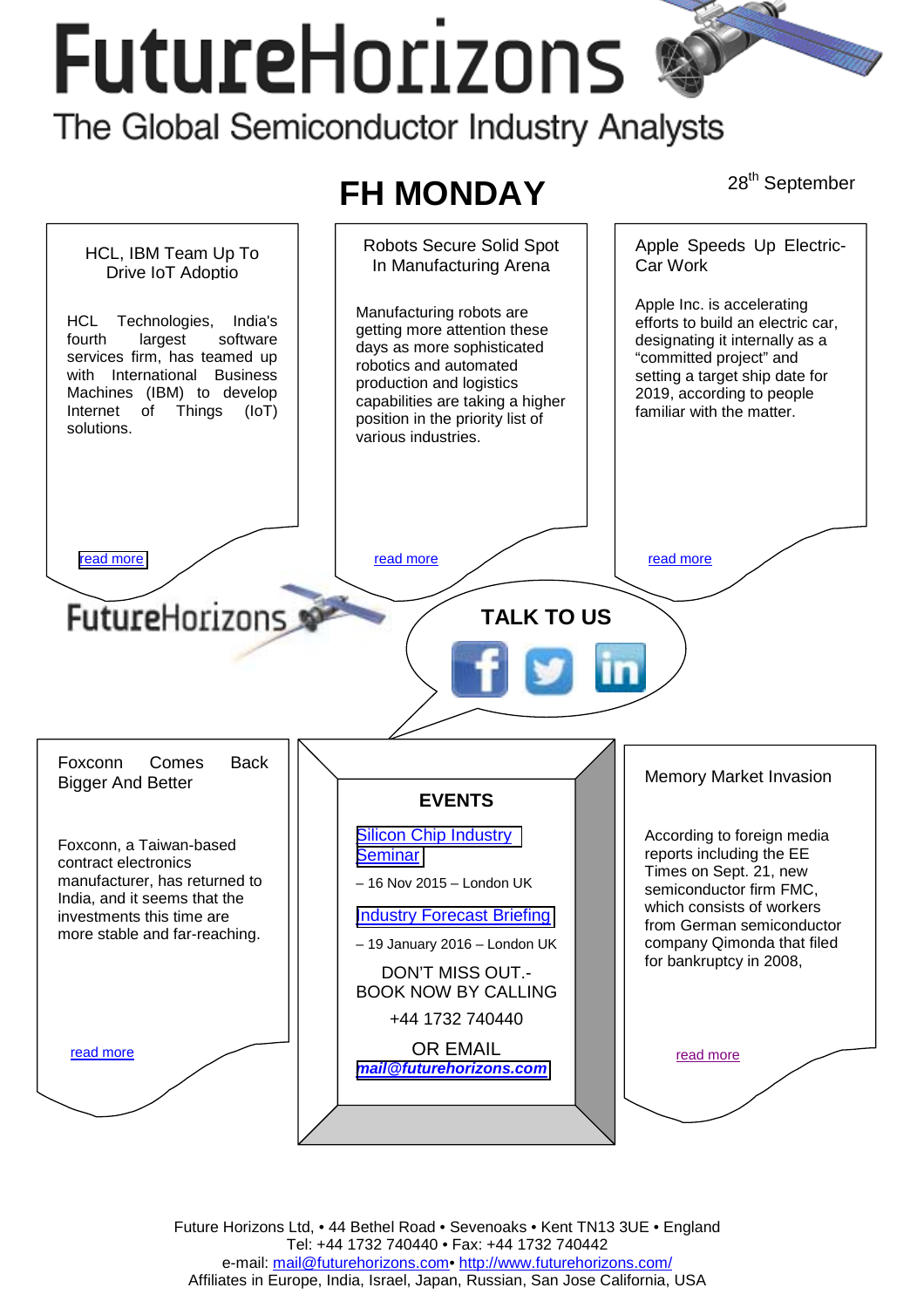### <span id="page-1-0"></span>**HCL, IBM Team Up To Drive IoT Adoption**

HCL Technologies, India's fourth largest software services firm, has teamed up with International Business Machines (IBM) to develop Internet of Things (IoT) solutions.

IoT is a technological concept that aims to make machines communicate with each other to send and receive information in real time.

Under the deal, HCL and IBM will focus on connected products and operations such as remote monitoring, smart inventory management, smart building and facilities management.

The two companies also plan to put up an incubation centre in Noida, India, to develop these solutions for the chosen industries.

#### **Robots Secure Solid Spot In Manufacturing Arena**

Manufacturing robots are getting more attention these days as more sophisticated robotics and automated production and logistics capabilities are taking a higher position in the priority list of various industries. While it is true that robots have been around for some time, recent headlines suggest that robots are set to take even more pronounced roles. While robots are becoming faster, cheaper and smarter (like their consumer device counterparts), they also are being developed with more human-looking capabilities such as those involving sensing, dexterity, memory building and training, noted PwC. This means they are also winning more jobs on the shop floors, including picking and packaging, testing or inspecting products or assembling minute electronics. A PwC survey of manufacturers indicated that 59 per cent said they are using some sort of robotics technology, and the firm predicts that traditional and new industries will be looking to include more robotics technology in their plants.

#### **Apple Speeds Up Electric-Car Work**

Apple Inc. is accelerating efforts to build an electric car, designating it internally as a "committed project" and setting a target ship date for 2019, according to people familiar with the matter.

The go-ahead came after the company spent more than a year investigating the feasibility of an Apple-branded car, including meetings with two groups of government officials in California. Leaders of the project, code-named Titan , have been given permission to triple the 600-person team, the people familiar with the matter said.

Apple has hired experts in driverless cars, but the people familiar with Apple's plans said the Cupertino, Calif., company doesn't currently plan to make its first electric vehicle fully autonomous. That capability is part of the product's long-term plans, the people familiar with the matter said.

#### **Foxconn Comes Back Bigger And Better**

Foxconn, a Taiwan-based contract electronics manufacturer, has returned to India, and it seems that the investments this time are more stable and far-reaching.

The Taiwanese company appears to be taking several steps to build a bigger R&D and manufacturing base in India, according to reports.

A noteworthy one is presumed to be linked to the Indian government's "Make in India" campaign, a national programme aimed at attracting investment and talent, extending its manufacturing infrastructure and encouraging innovation.

On that front, Foxconn (known also as Hon Hai Precision Industry Co. Ltd) inked a memorandum of understanding with Indian government officials pledging to invest \$5 billion in an electronics factory and an R&D centre that will create 50,000 new jobs. The Indian government will give the company 6.07km2 of land for the facilities, according to reports.

#### **Chinese, German Semiconductor Manufacturers Set for Memory Market Invasion**

In the global memory semiconductor market, which is being led by Korean firms such as Samsung Electronics and SK Hynix, the recent actions of Chinese and German producers are alarming.

According to foreign media reports including the EE Times on Sept. 21, new semiconductor firm FMC, which consists of workers from German semiconductor company Qimonda that filed for bankruptcy in 2008, will soon be officially established. Currently, FMC is separating from the Technical University of Dresden and is raising funds from numerous investors, including the government.